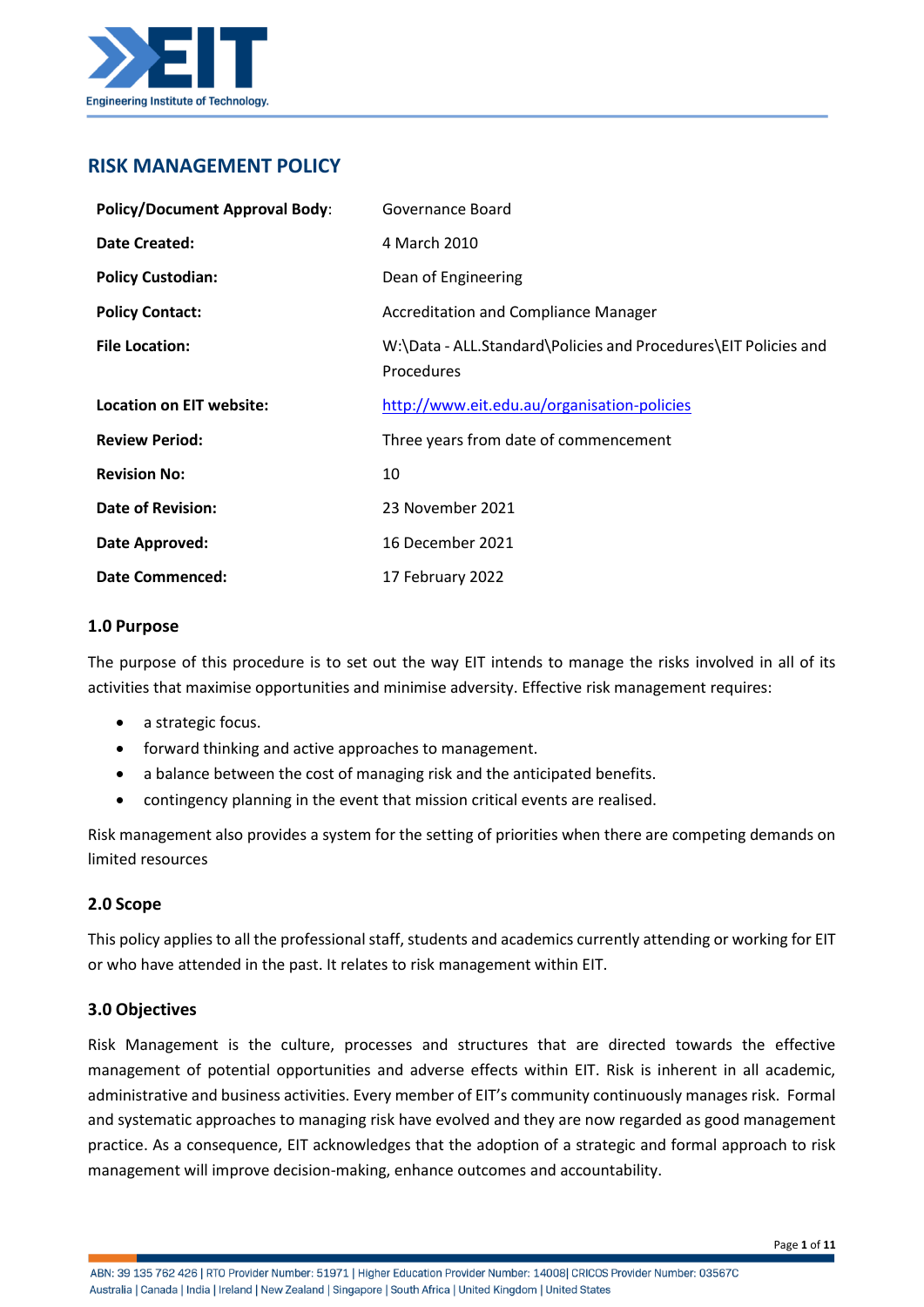

# **4.0 Implementation**

EIT will maintain procedures to provide a systematic view of the risks faced in the course of our academic, administrative and business activities. Where appropriate these procedures will be consistent with the Standards Australia risk management standard, AS/NZS ISO 31000:2009, Risk management - Principles and Guidelines. This will:

- **Establish a context**. This is the strategic, organisational and risk management context against which the rest of the risk management process in EIT will take place.
- **Identify Risks.** This is the identification of what, why and how events arise as the basis for further analysis.
- **Analyse Risks.** This is the determination of existing controls and the analysis of risks in terms of the consequence and likelihood in the context of those controls. The analysis should consider the range of potential consequences and how likely those consequences are to occur. Consequence and likelihood are combined to produce an estimated level of risk.
- **Evaluate Risks**. This is a comparison of estimated risk levels against pre-established criteria. This enables risks to be ranked and prioritised.
- **Treat Risks.** For higher priority risks, EIT is required to develop and implement specific risk management plans including funding considerations. Lower priority risks may be accepted and monitored.
- **Monitor and Review.** This is the oversight and review of the risk management system and any changes that might affect it. Monitoring and reviewing occurs concurrently throughout the risk management process.
- **Communicate and Consult.** Appropriate communication and consultation with internal and external stakeholders should occur at each stage of the risk management process as well as on the process as a whole.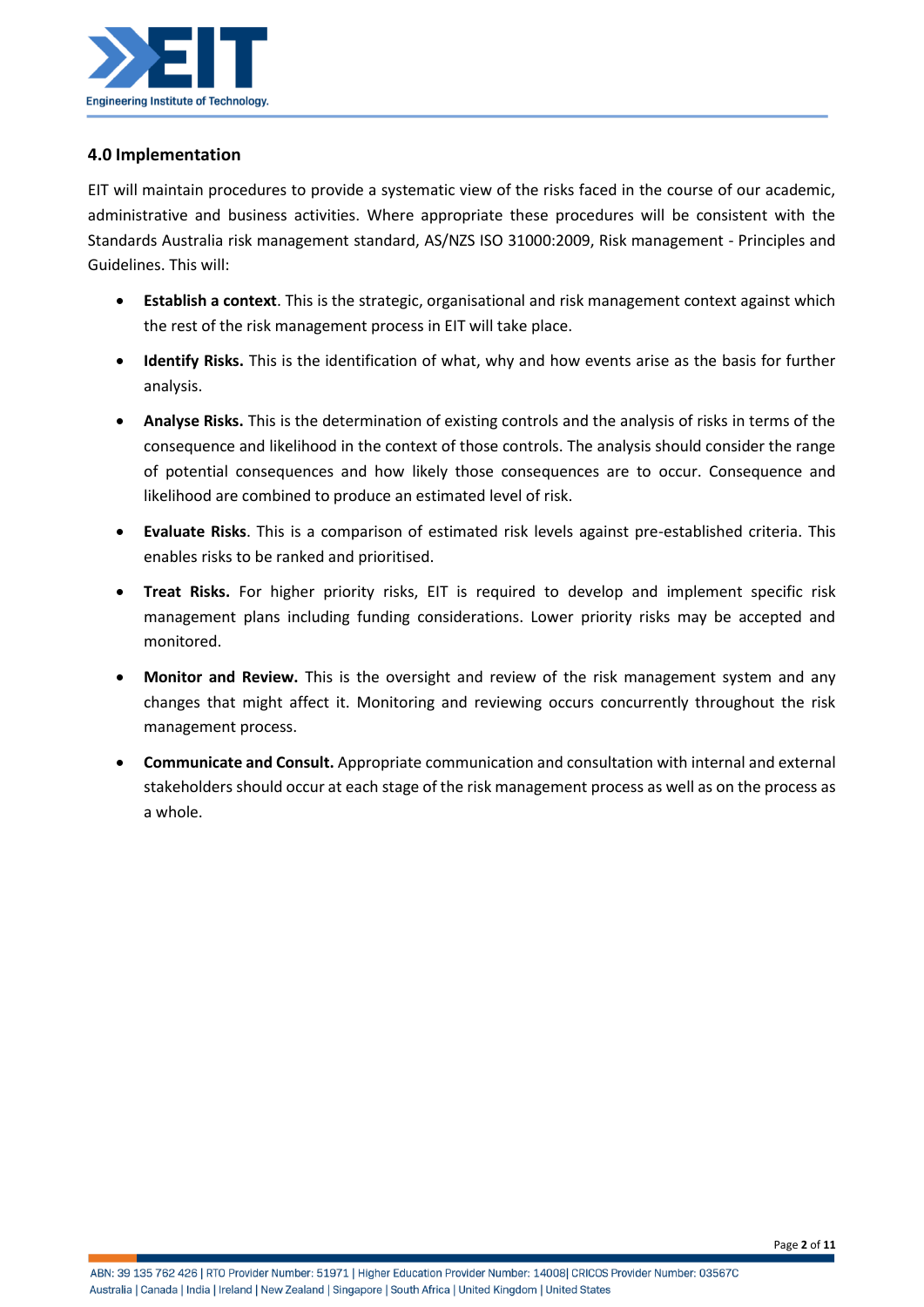



Schematically, the risk management process is depicted in the following diagram.

# **4.1 Responsibility for Risk Management**

#### *General*

Every staff member of EIT is responsible for the effective management of risk including the identification of potential risks. Management (both academic and administration/operations) is responsible for the development of risk mitigation plans and the implementation of risk reduction strategies.

#### *Dean of Engineering/ CEO*

The Dean is accountable for ensuring that a risk management system is established, implemented and maintained in accord with this policy. Assignment of responsibilities in relation to risk management is as defined in this policy. The Dean is also responsible for reporting progress on identification and mitigation of risks via an annual report to the Governance Board or at a greater frequency, if required.

#### *Governance Board*

The Governance Board is accountable for the oversight of the processes for the identification and assessment of the risks and reviewing the outcomes of the risk management processes and actions in the Risk Register.

Collectively it is responsible for:

- The formal identification of strategic risks that impact upon EIT's mission.
- Allocation of priorities.
- The development of strategic risk management plans.
- Reviewing progress against agreed risk management plans and communicating this to EIT.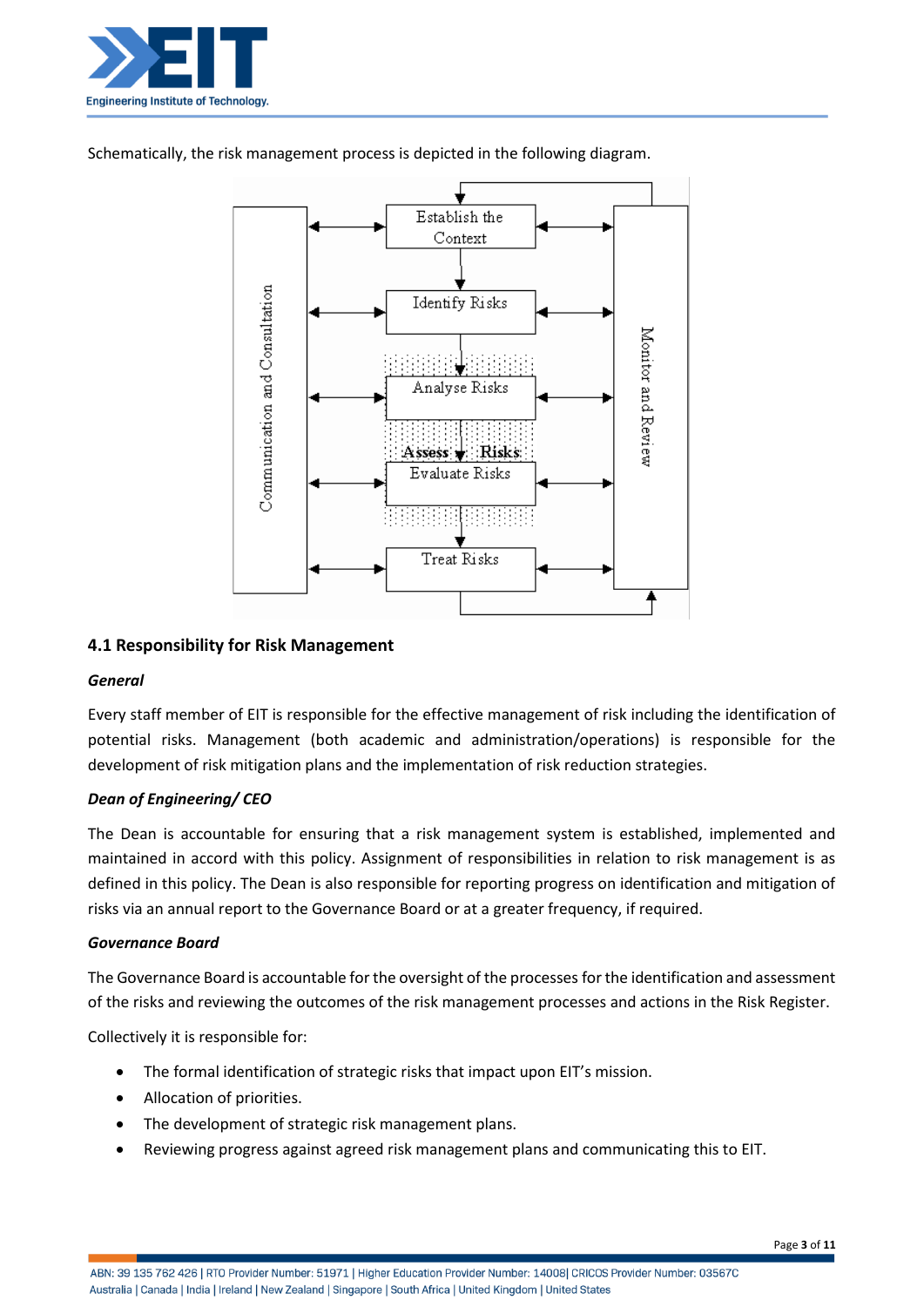

### *Academic Board*

The Academic Board is accountable for the oversight of identifying academic risks and providing advice to the Governance Board for inclusion in EIT's Risk Register.

#### *Finance Manager*

The Finance Manager (also referred to as the Accountant) is accountable for EIT's insurance portfolio and financial processes and will take responsibility for relevant risk management issues.

### *Human Resources Manager*

The Human Resources Manager is accountable for the occupational health and safety and workers compensation portfolio, procedures and administration.

### *Accreditation and Compliance Manager*

The Accreditation and Compliance Manager is responsible for monitoring compliance risk and meticulously recording the narrative of risk and disseminating the assessment to all role players.

### *Generic Sources of Risk and their Areas of Impact*

Identifying sources of risk and areas of impact provides a framework for risk identification and analysis. A generic list of sources and impacts will focus risk identification activities and contribute to more effective risk management.

#### *Generic Sources of Risk*

Each generic source has numerous components, any of which can give rise to a risk. Generic sources of risk include:

- Commercial and legal relationships including, but not limited to contractual risk, product liability, professional liability and public liability.
- Economic circumstances. These can include such sources as profitability, bad debts, student loan arrangements, currency fluctuations, interest rate changes, taxation and changes in fiscal policy.
- Human behaviour such as riots, strikes and sabotage.
- Natural events. These can include fire, water damage, earthquakes, vermin, disease and contamination.
- Political circumstances such as legislative changes or changes in government policy that may influence other sources of risk.
- Technology and technical issues. Examples of this include innovation, obsolescence, equipment failure and reliability.
- Management activity and control such as poor safety management, the absence of control and inadequate security.
- Individual activity including, misappropriation of funds, fraud, vandalism, illegal entry, information misappropriation and human error.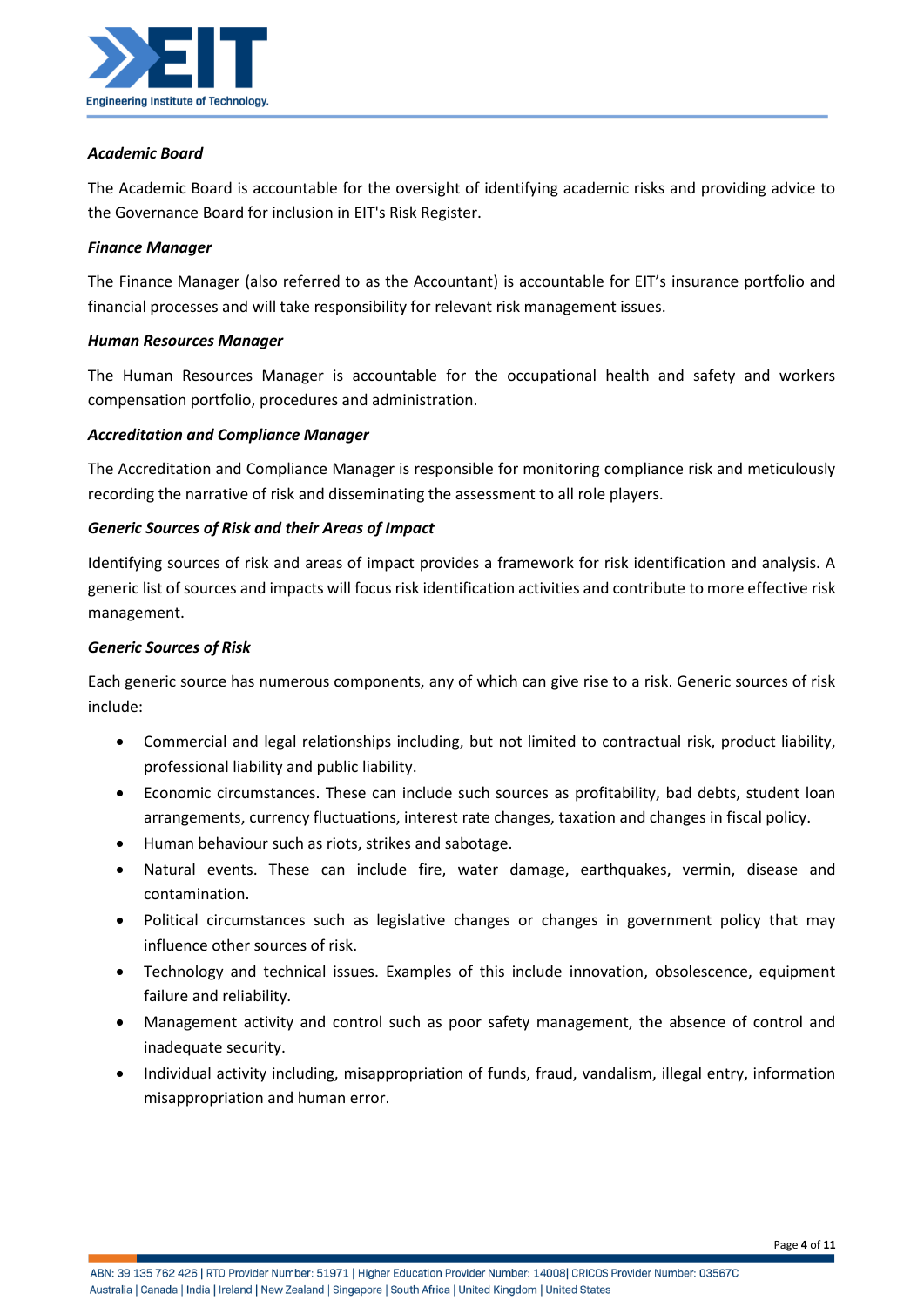

#### *Areas of Impact*

A source of risk may impact on one area only or on several areas at EIT. Areas of impact include:

- Asset and resource base including personnel.
- Revenue and entitlements.
- Costs both direct and indirect.
- People.
- The community.
- Performance.
- Strategy and business planning.
- Timing and schedule of activities.
- The environment.
- Intangibles such as reputation, goodwill and the quality of life.
- Organisational behaviour.
- Governance.
- Regulation and compliance.
- Reputation.
- Academic quality and integrity.

#### **4.2 Risk Assessment**

Risk assessment is undertaken across the areas of impact or categories of risk using judgements for managing identified risks and their impact on the organisation. A Risk Management Register records the key risks identified together with controls and their treatment. Initially risks are assessed on an inherent basis, considering the likelihood and impact of the risk without taking into account the controls in place. This helps to understand the importance of controls in mitigating risk. For each risk identified, there are single or multiple controls in place to address the risk and prevent future reoccurrence. The Risk Management Register is monitored and reviewed regularly.

#### **4.2.1 Quantitative Risk Approach**

This section outlines how to apply ratings to the risks identified.

#### **Inherent Risk**

The likelihood of the risk occurring needs to be established, as well as the impact rating, should the risk occur. The inherent risk rating represents the level of risk in the absence of a control environment and is arrived at after measuring the likelihood and the impact of an event occurring. The Likelihood and Impact Rating are multiplied together to obtain the Inherent risk rating, and then entered into the Risk Management Register.

#### *Likelihood of Risk*

- 1 Very Low
- 2 Low
- 3 Medium
- 4 High
- 5 Very High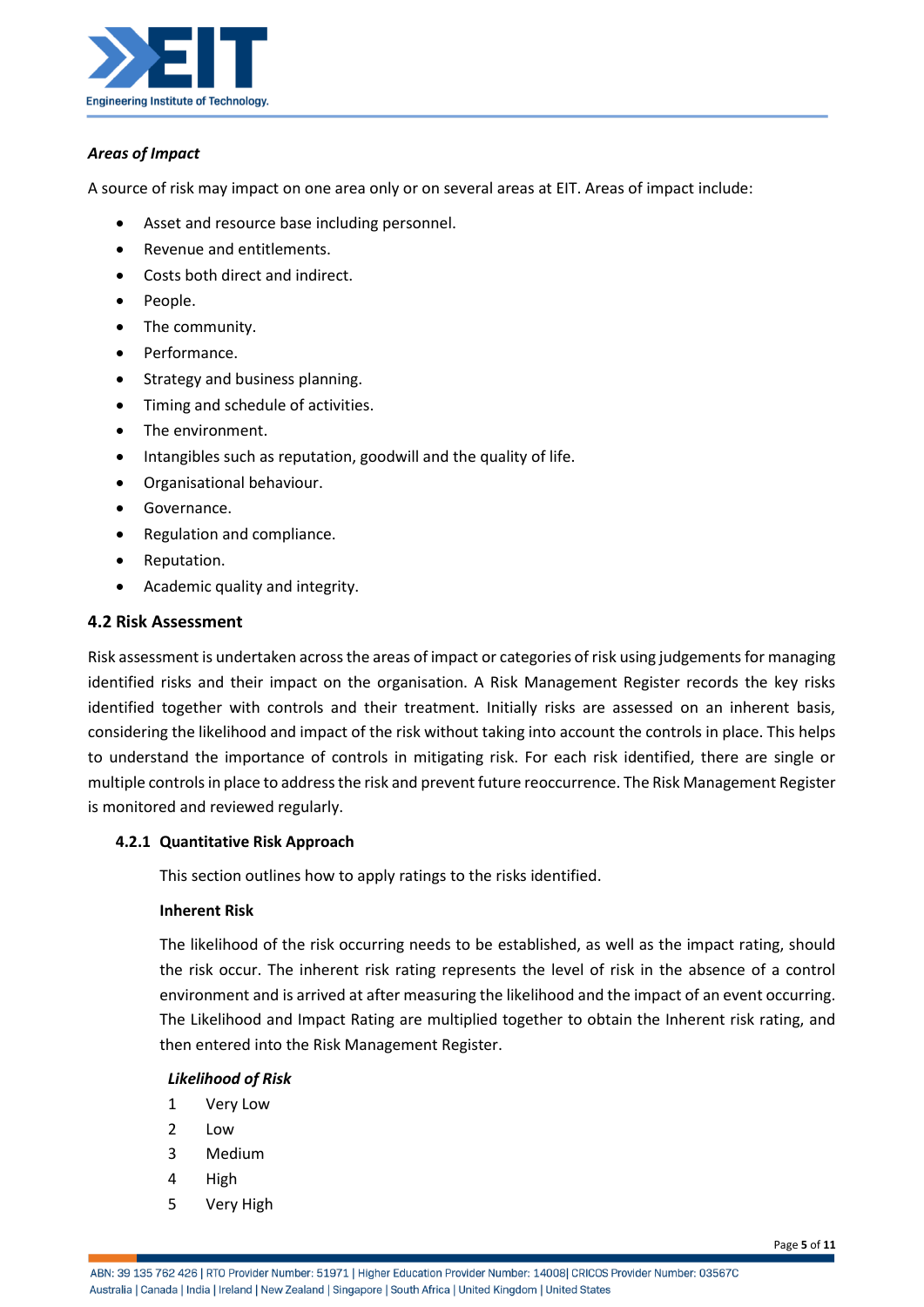

| <b>Illustrative</b><br><b>Likelihood Scale</b> | <b>Description</b>                             | <b>Occurrence</b>           | <b>Probability</b> |
|------------------------------------------------|------------------------------------------------|-----------------------------|--------------------|
| 5<br>Very High<br>(almost certain)             | Expected to occur in most<br>circumstances     | Multiple / 12 months        | $> 80\%$           |
| High (likely)<br>4                             | Will probably occur in most<br>circumstances   | Once / 12 months            | $61 - 80%$         |
| Medium (possible)<br>3                         | Might occur within a 5-year<br>time period     | Once / 12 months $-5$ years | $41 - 60%$         |
| Low (unlikely)<br>$\overline{2}$               | Could occur during a specified<br>time period  | Once / $5 - 10$ years       | $21 - 40%$         |
| Very Low (rare)<br>1                           | May only occur in exceptional<br>circumstances | Once $/$ > 10 years         | $< 20\%$           |

### *Impact of Risk*

- 1 Insignificant
- 2 Minor
- 3 Moderate
- 4 Serious
- 5 Very Serious

The following table is used to guide the assessment of impact on each identified risk. It does not provide examples of all categories or risks contained in this plan.

|                                | <b>Illustrative Impact Scale</b>                                                                                                     |                                                                                                                                                                                              |                                                                                                                                                                             |                                                                                                                                                                                               |                                                                                                                                                                                     |  |
|--------------------------------|--------------------------------------------------------------------------------------------------------------------------------------|----------------------------------------------------------------------------------------------------------------------------------------------------------------------------------------------|-----------------------------------------------------------------------------------------------------------------------------------------------------------------------------|-----------------------------------------------------------------------------------------------------------------------------------------------------------------------------------------------|-------------------------------------------------------------------------------------------------------------------------------------------------------------------------------------|--|
| Category<br>of Risk            | Insignificant                                                                                                                        | <b>Minor</b><br>2                                                                                                                                                                            | <b>Major</b><br>з                                                                                                                                                           | <b>Critical</b>                                                                                                                                                                               | <b>Extreme</b><br>5                                                                                                                                                                 |  |
| Legislation<br>ŏ<br>Compliance | Oversight on<br>reporting activity<br>that is under<br>control. No<br>penalty,<br>imprisonment or<br>accountability<br>implications. | Minimal non-<br>compliance to<br>relevant<br>regulation or<br>legislation.<br>Penalty may be<br>incurred. Some<br>accountability<br>implications, but<br>would not affect<br>key operations. | Medium level of<br>non-compliance<br>with regulation<br>or legislation.<br>Possible<br>jeopardy to<br>registration and<br>accreditation,<br>penalty and/or<br>imprisonment. | Non-compliance<br>with regulation<br>or legislation.<br>High possibility<br>of loss of<br>registration and<br>accreditation or<br>individual/corpo<br>rate penalty<br>and/or<br>imprisonment. | Non-compliance<br>with regulation<br>or legislation<br>affecting closure<br>of business<br>activities and/or<br>large penalty<br>(individual/corp<br>orate) and/or<br>imprisonment. |  |

ABN: 39 135 762 426 | RTO Provider Number: 51971 | Higher Education Provider Number: 14008| CRICOS Provider Number: 03567C Australia | Canada | India | Ireland | New Zealand | Singapore | South Africa | United Kingdom | United States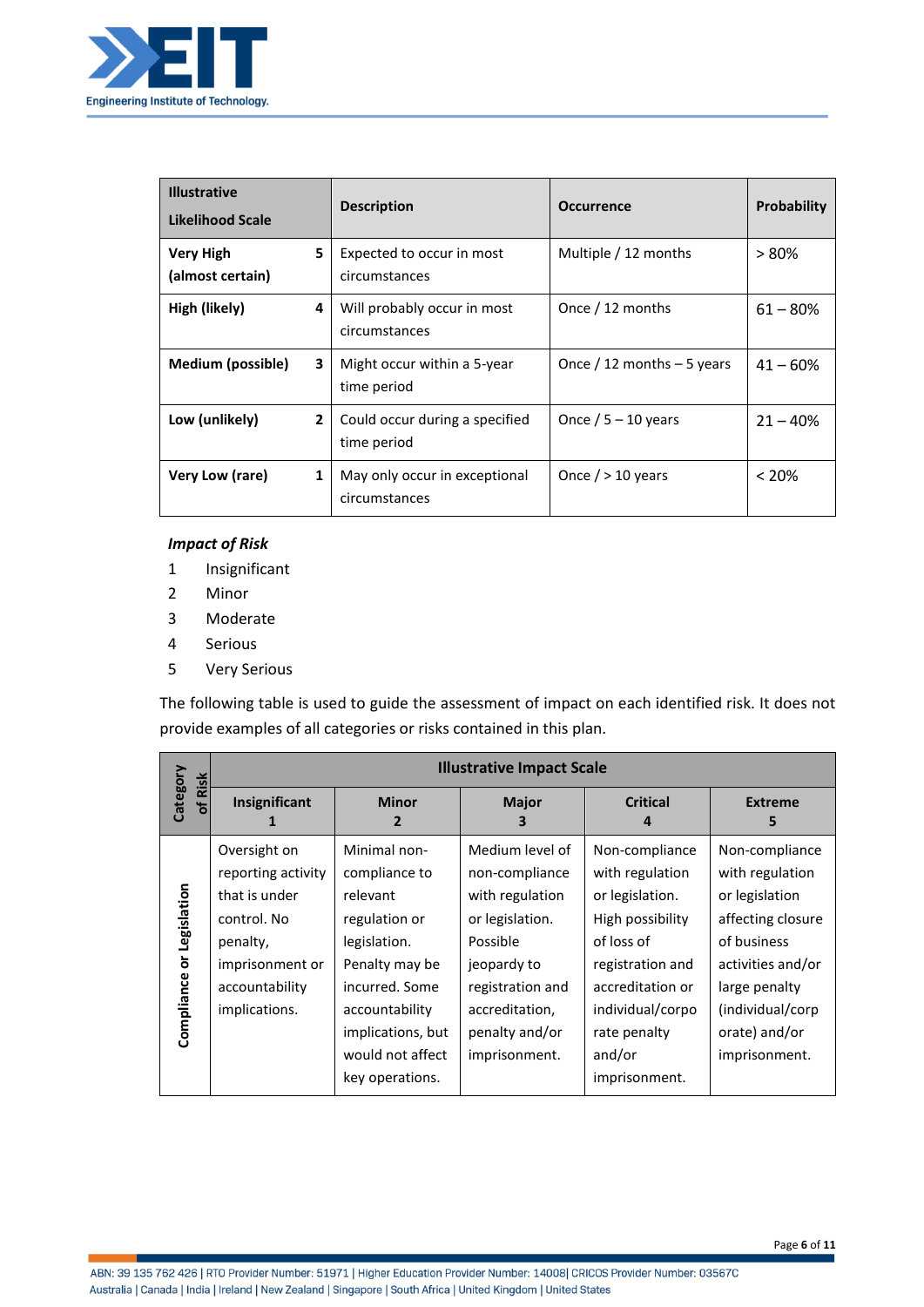

|                      | <b>Illustrative Impact Scale</b>                                                                                                                               |                                                                                                                                                                                                                                           |                                                                                                                                                                                                                          |                                                                                                                                                                                                                             |                                                                                                                                                                                                               |
|----------------------|----------------------------------------------------------------------------------------------------------------------------------------------------------------|-------------------------------------------------------------------------------------------------------------------------------------------------------------------------------------------------------------------------------------------|--------------------------------------------------------------------------------------------------------------------------------------------------------------------------------------------------------------------------|-----------------------------------------------------------------------------------------------------------------------------------------------------------------------------------------------------------------------------|---------------------------------------------------------------------------------------------------------------------------------------------------------------------------------------------------------------|
| Category<br>of Risk  | Insignificant<br>1                                                                                                                                             | <b>Minor</b><br>$\overline{2}$                                                                                                                                                                                                            | Major<br>3                                                                                                                                                                                                               | <b>Critical</b><br>Δ                                                                                                                                                                                                        | <b>Extreme</b><br>5                                                                                                                                                                                           |
| Damage to Reputation | Minimal adverse<br>publicity in local<br>press. Letters<br>received and<br>printed but no<br>further action<br>taken.<br>Reputation<br>would remain<br>intact. | Adverse<br>publicity in<br>local/state press.<br>Letters to<br>Editors, with<br>follow up<br>comments from<br>the readership<br>or interested<br>parties. Public<br>perception may<br>alter slightly<br>with no<br>significant<br>damage. | Extended<br>negative<br>local/state, plus<br>national media<br>coverage.<br>Requirement to<br>manage key<br>stakeholders.<br>Considerable<br>adverse public<br>reaction<br>resulting in some<br>damage to<br>reputation. | Longer-term<br>local/state and<br>nationwide<br>coverage.<br>Increase focus<br>on management<br>of a broader<br>group of<br>stakeholders.<br>Adverse public<br>reaction<br>resulting in<br>major<br>disruption.             | Extended<br>negative<br>coverage.<br>Requirement to<br>implement a<br>communication<br>plan for all<br>stakeholders.<br>Major adverse<br>repercussions<br>affecting public<br>standing of the<br>Institution. |
| <b>Operations</b>    | No interruption<br>to service.<br>Inconvenience<br>to localised<br>operations.                                                                                 | Some disruption<br>manageable by<br>altered<br>operational<br>routine.                                                                                                                                                                    | Disruption to key<br>operational<br>areas. Revised<br>planning may be<br>needed to<br>overcome issue.                                                                                                                    | Significant<br>disruption to<br>teaching /<br>course schedules<br>or key business<br>activities for up<br>to one week.<br>Operations<br>would be<br>severely<br>affected,<br>possibly causing<br>depletion of<br>resources. | Critical<br>disruption to<br>services or key<br>business<br>activities for<br>more than one<br>week.<br>Operations<br>would be<br>dysfunctional.                                                              |
| Financial            | Less than<br>\$10,000<br>No disruption<br>and no need to<br>divert resources<br>from core<br>activities.                                                       | $$10,000 -$<br>\$50,000<br>Quick recovery<br>with no need to<br>divert resources<br>from core<br>activities                                                                                                                               | \$50,000 -<br>\$100,000<br>Gradual<br>recovery with<br>need to divert<br>some resources<br>from core<br>activities.                                                                                                      | \$100,000 -<br>\$200,000<br>Complex<br>recovery with<br>need to re-<br>evaluate<br>resource<br>allocations and<br>possibly<br>jeopardise<br>financial<br>position.                                                          | Greater than<br>\$200,000<br>Recovery would<br>be extremely<br>difficult and<br>there would be<br>significant<br>financial losses.                                                                            |

ABN: 39 135 762 426 | RTO Provider Number: 51971 | Higher Education Provider Number: 14008| CRICOS Provider Number: 03567C Australia | Canada | India | Ireland | New Zealand | Singapore | South Africa | United Kingdom | United States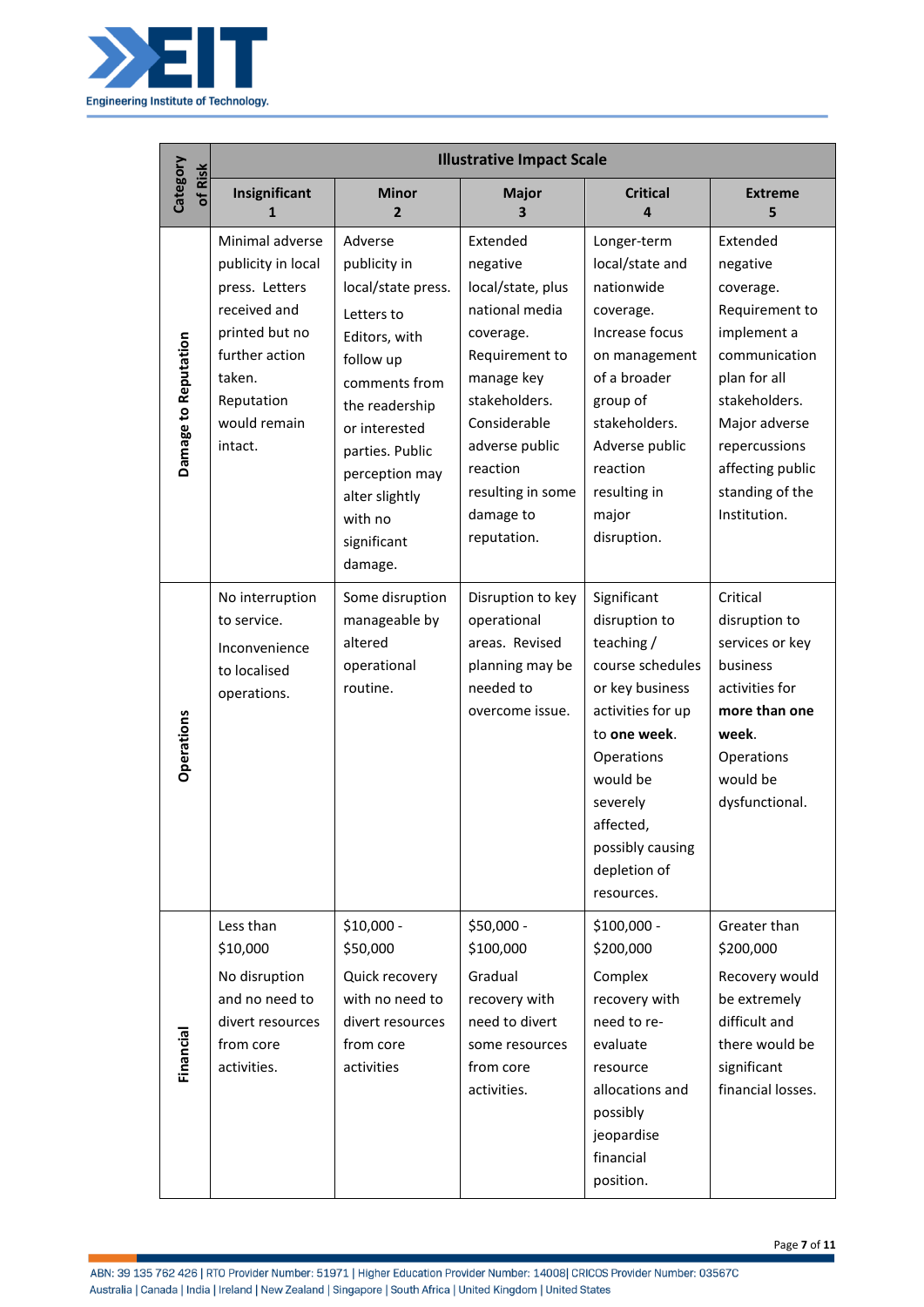

| Risk     | <b>Illustrative Impact Scale</b>            |                                                  |                                                                                                 |                                                                             |                                                 |
|----------|---------------------------------------------|--------------------------------------------------|-------------------------------------------------------------------------------------------------|-----------------------------------------------------------------------------|-------------------------------------------------|
| Category | Insignificant<br>1                          | <b>Minor</b><br>2                                | <b>Major</b><br>З                                                                               | <b>Critical</b><br>4                                                        | <b>Extreme</b><br>5                             |
| WH&S     | $Incident - no$<br>lost time. No<br>injury. | Injury - no lost<br>time. First aid<br>required. | Injury - lost time<br>with possible<br>compensation<br>claim. Medical<br>treatment<br>required. | Fatality or<br>serious<br>injury/stress<br>resulting in<br>hospitalisation. | Multiple<br>fatalities (not<br>natural causes). |

An illustrative example of actions arising are:

a. **A Low residual risk** score of 3 or less is considered acceptable to the Institute and will require no further action, other than to ensure the relevant controls are operating effectively. Managers should however review the controls for low risk areas carefully.

b. **A Medium residual risk** score of 4 to 9 may require the implementation of additional controls and reporting to the CEO, unless other qualitative data indicates otherwise.

c. **A High to Extreme residual risk** score of 10 or more will require the implementation of additional controls; prioritization; and reporting to the Governance Board.

### **Residual Risk**

A Residual Risk rating is given after the level of internal control has been assessed. The Risk Priority Status is then applied to determine the urgency of the actions that are required. The table below displays the Residual Risk Ranking.

|                    |                |                  | Impact        |                 |                |
|--------------------|----------------|------------------|---------------|-----------------|----------------|
| Likelihood         | Insignificant  | <b>Minor</b>     | <b>Major</b>  | <b>Critical</b> | Catastrophic   |
|                    | 1              | $\overline{2}$   | 3             | 4               | 5              |
| 5 - Almost Certain | <b>Medium</b>  | <b>High</b>      | <b>High</b>   | <b>Extreme</b>  | <b>Extreme</b> |
|                    | 5              | 10               | 15            | 20              | 25             |
| $4$ – Likely       | <b>Medium</b>  | <b>Medium</b>    | <b>High</b>   | <b>High</b>     | <b>Extreme</b> |
|                    | $\overline{4}$ | 8                | 12            | 16              | 20             |
| $3 - Possible$     | Low            | <b>Medium</b>    | <b>Medium</b> | High            | <b>High</b>    |
|                    | 3              | $6 \overline{6}$ | 9             | 12              | 15             |
| $2 -$ Unlikely     | Low            | Low              | <b>Medium</b> | <b>Medium</b>   | <b>High</b>    |
|                    | $\overline{2}$ | 4                | 6             | 8               | 10             |
| $1 -$ Rare         | Low            | Low              | Low           | <b>Medium</b>   | <b>Medium</b>  |
|                    | 1              | 2                | 3             | $\overline{4}$  | 5              |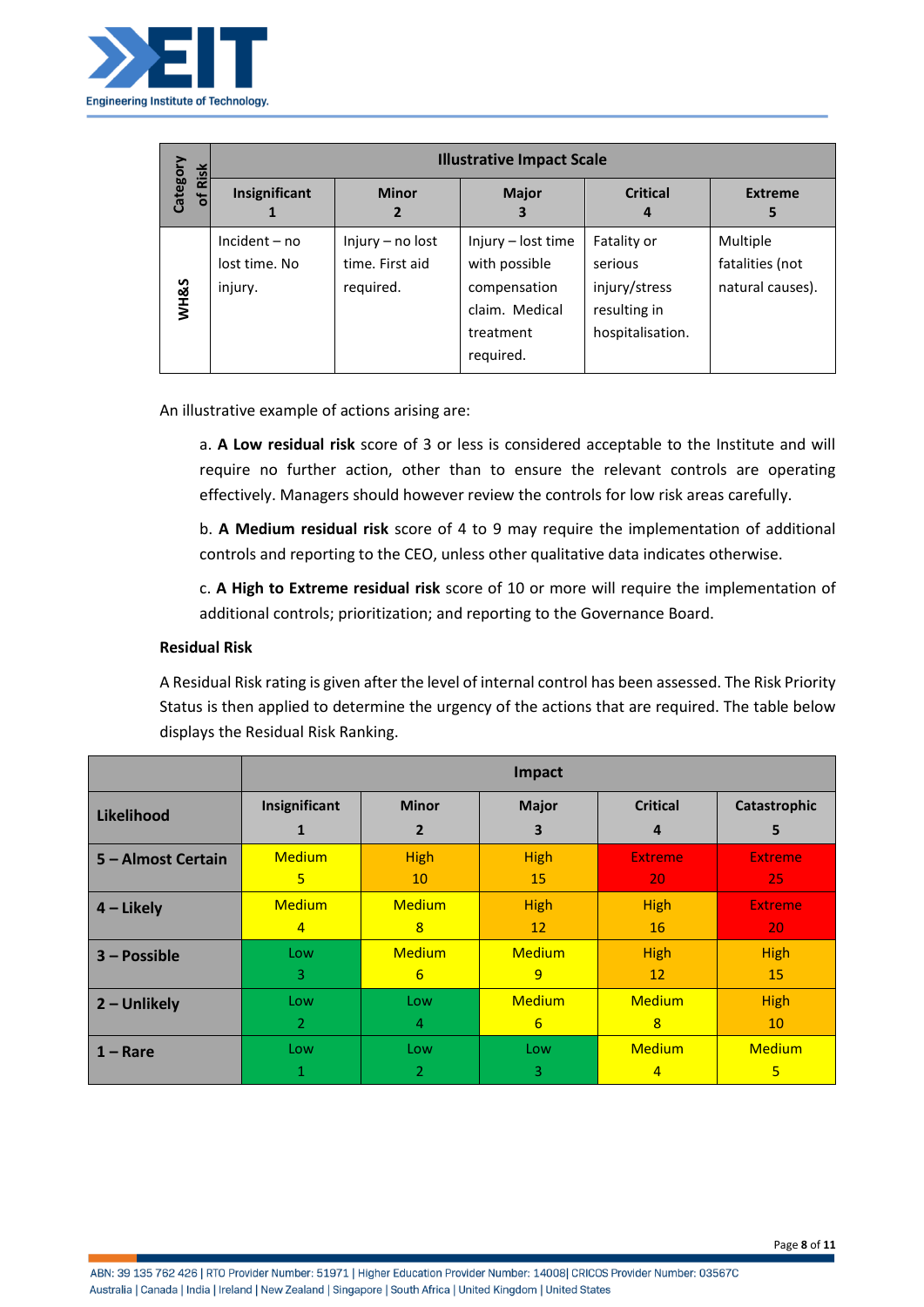

# **4.3 Risk Treatment Options**

#### **4.3.1 Actions to Reduce or Control Likelihood**

These can include but are not limited to:

- Review and compliance programs.
- Contract conditions.
- Formal reviews of requirements, specifications, design, engineering and operations.
- Inspection and process controls.
- Investment and portfolio management.
- Project management.
- Preventative maintenance.
- Quality assurance, management and standards.
- Research and development; technological development.
- Structured training and other programs.
- Effective governance processes.
- Strategic, operational and tactical planning processes;
- Supervision.
- Testing.
- Organisational arrangements.
- Technical controls.
- Careful monitoring, assessment and synthesis of multiple government directives on disease, security and supply chain interruptions.

#### **4.3.2 Procedures to Reduce or Control Consequences**

These can include but are not limited to:

- Contingency planning.
- Contractual arrangements.
- Contract conditions.
- Design Features.
- Business continuity and disaster recovery plans.
- Engineering and structural barriers.
- Fraud control planning.
- Minimising exposure to sources of risk.
- Portfolio planning.
- Pricing policy and controls.
- Separation or relocation of activities and resources.
- Succession planning.
- Insurance.
- Public Relations.
- Ex Gratia Payments.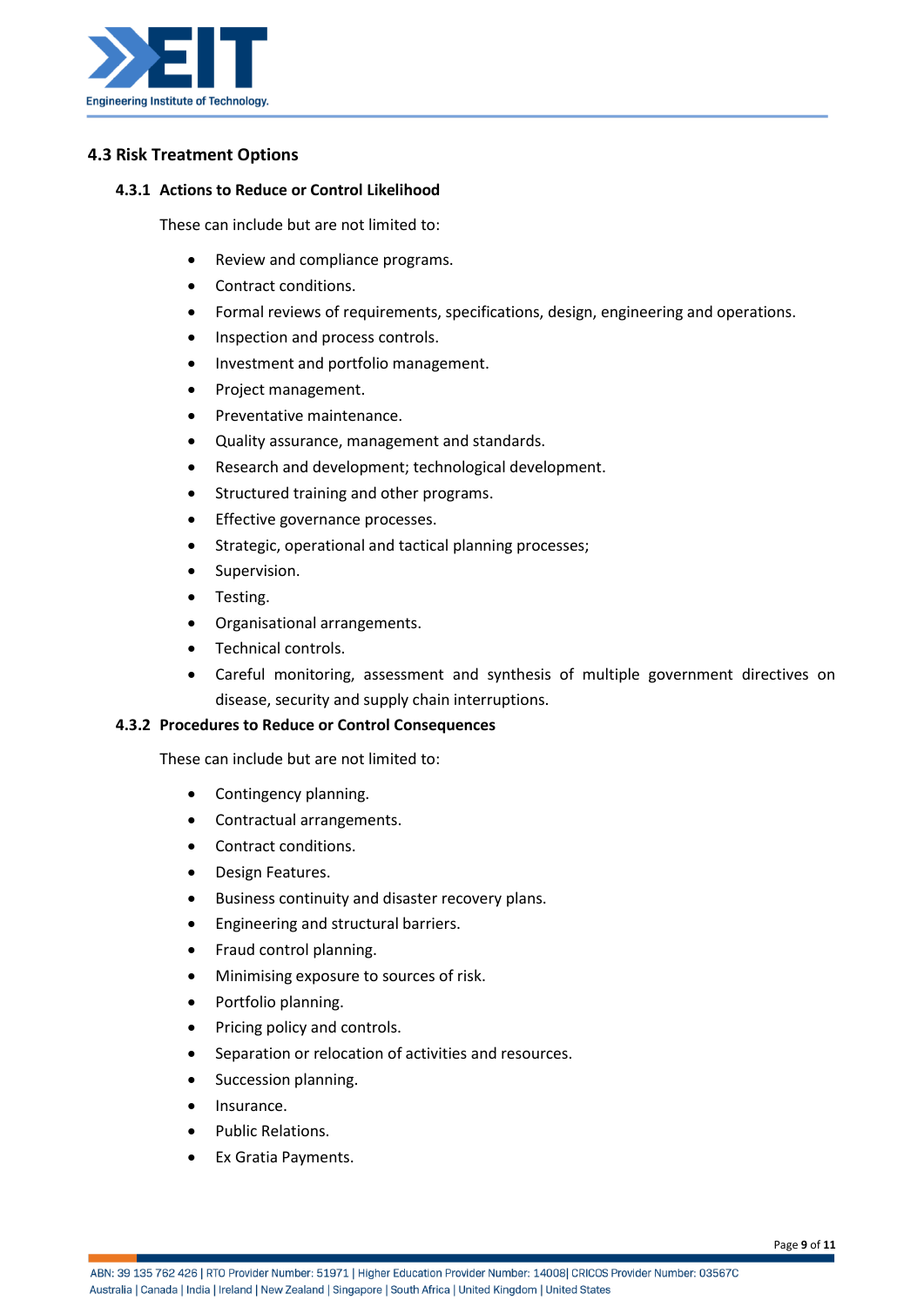

#### **4.3.3 Risk Management Documentation**

To manage risk properly, appropriate documentation is required. EIT staff members conducting or accountable for the activity shall in the first instance conduct the risk assessment and complete the documentation. The risk assessment and documentation is to be reviewed and accepted by the manager or next in line supervisor of the area conducting or accountable for the activity. Where technical expertise or central authority is required, the risk assessment will also be reviewed and countersigned by that party.

For each risk identified, a risk register records:

- Category and source.
- Nature or issue.
- Risk indicators.
- Existing controls/risk mitigation.
- Likelihood and impact.
- Inherent risk rating.
- Residual risk rating.
- Further treatment actions/assessment/.
- Responsible person.

A risk treatment and action plan, if required for extreme residual risk ratings, documents the managerial controls to be adopted and contains the following information:

- Who is responsible.
- What resources are to be used.
- Budget allocations.
- Implementation timetables.
- Details of the control mechanism.
- Frequency of review of compliance with the treatment plan.

## **5.0 Definitions**

| <b>Controls</b>            | The processes, policies and procedures used to govern EIT's work or any<br>additional controls or mitigating actions taken to deal with a particular<br>situation.         |
|----------------------------|----------------------------------------------------------------------------------------------------------------------------------------------------------------------------|
| <b>Inherent Risk</b>       | The level of risk faced by an organisation before any internal controls are<br>applied.                                                                                    |
| Likelihood                 | A qualitative description or synonym for probability or frequency.                                                                                                         |
| <b>Residual Risk</b>       | The level of risk faced by an organisation after internal controls have been<br>applied.                                                                                   |
| Risk                       | The probability of something happening that will have an impact on the<br>achievement of EIT's objectives. Risk is measured by multiplying consequences<br>and likelihood. |
| <b>Risk Assessment</b>     | The overall process of risk analysis and evaluation.                                                                                                                       |
| <b>Risk identification</b> | The process of determining what can happen, why and how.                                                                                                                   |